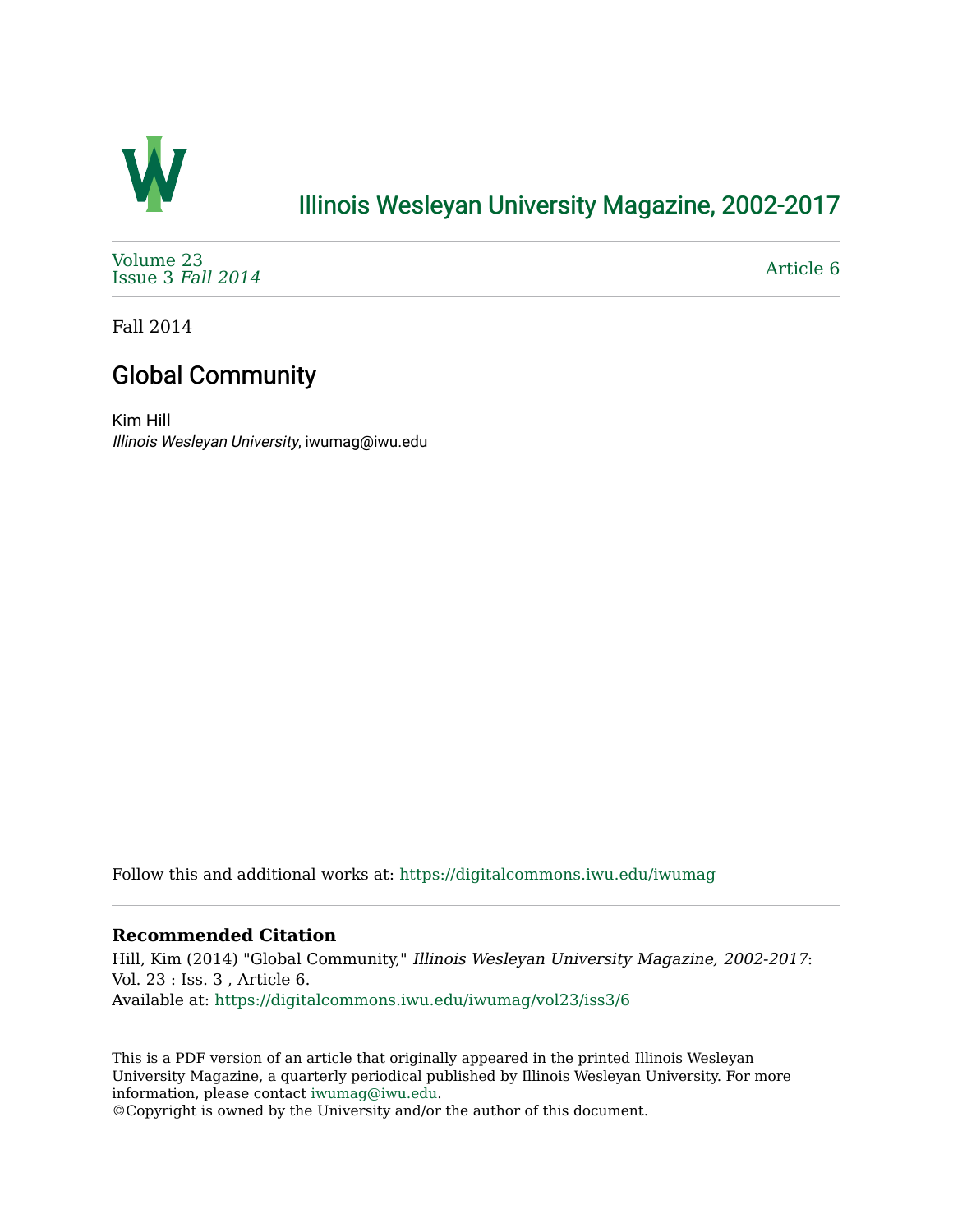# **Global Community**

A record number of international students join the IWU family. Story by KIM HILL



Xinyi Zhang (far left) and Ruttanun Vilailuck get to know Pam Reece, deputy city manager of the Town of Normal, at the home of Dave '73 and Lis Hiltabrand. (Photo by Marc Featherly)

Welcoming the largest number of first-year international students in IWU history, a cadre of staff and students helped the newcomers acclimate to life on campus.

The incoming Class of 2018 includes 74 international students (compared to 49 last year). Fifty-three of those students are from China. University officials attribute the growth to several reasons, including the growing Chinese middle class; alumnus Adam Guo '10, an International Admissions Representative in China; and the word-of-mouth recruitment of Illinois Wesleyan alumni influencing young people in their personal circles of friends, family and co-workers.

International Student and Scholar Advisor Reenie Bradley leads the way in building confidence and helping calm jitters among the new students. International Student Orientation is the first in a host of programs and activities throughout the academic year. The formal orientation program takes place over five days. This year Bradley was assisted by 14 current international students offering their best 'been there, done that' guidance.

"Our goal in orientation is just to get everyone's confidence up before the Americans arrive," said Bradley, who has worked with international students for 21 years. From mundane but critically important activities such as banking and shopping, to bowling and tasting root beer for the first time, the new students take small steps in adjusting to campus life before tackling classes and homework assignments.

"I think what gets us off on the right foot is that I simply ask for their trust before the students even get here, and in return I'm honest and I ask for their honesty, too," said Bradley. Email exchanges between Bradley and the new students the summer before their arrival helps to answer basic questions, but no matter how much she prepares them ahead of time, the blue skies and the quiet tranquility of IWU's campus are still marvels for those